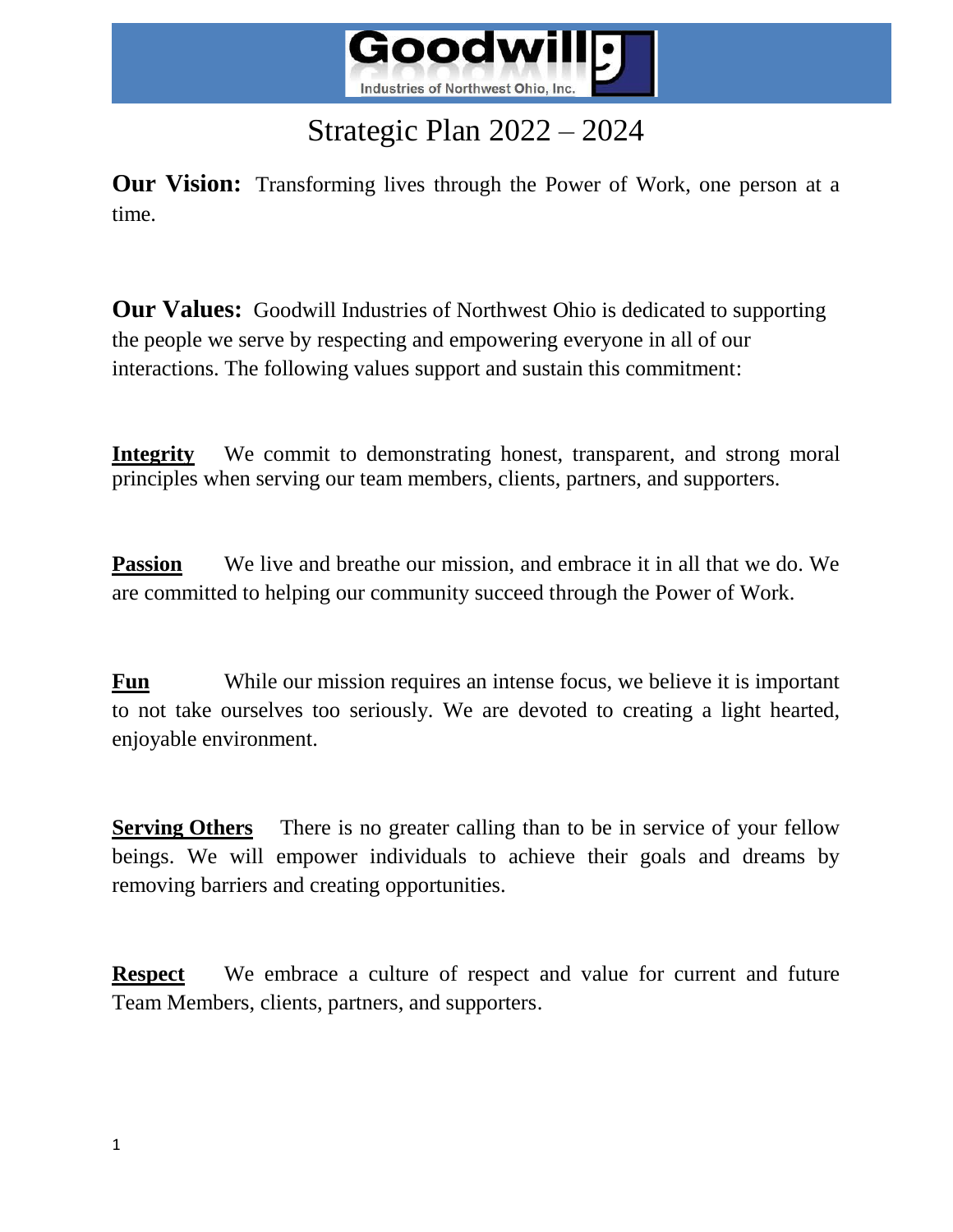

## **Strategic Plan**

#### Purpose

Deliver services that remove barriers to employment and enhance lives.

#### **Objectives**

Provide mission programs that meet the needs of our clients and area employers.

Offer and promote mission services to Team Members throughout the organization.

Cultivate and implement development opportunities for all Team Members.

## Sustainability

Maintain a sustainable foundation for increased mission services and growth.

| <b>Objectives</b>                               |
|-------------------------------------------------|
| Diversify top line funding.                     |
|                                                 |
| Recruit and retain talent.                      |
| Invest in systems and infrastructure to enhance |
| and optimize effectiveness.                     |
| Achieve an organizational expense to revenue    |
| (E/R) ratio that meets with Goodwill Industries |
| International (GII) Membership Standards.       |
|                                                 |